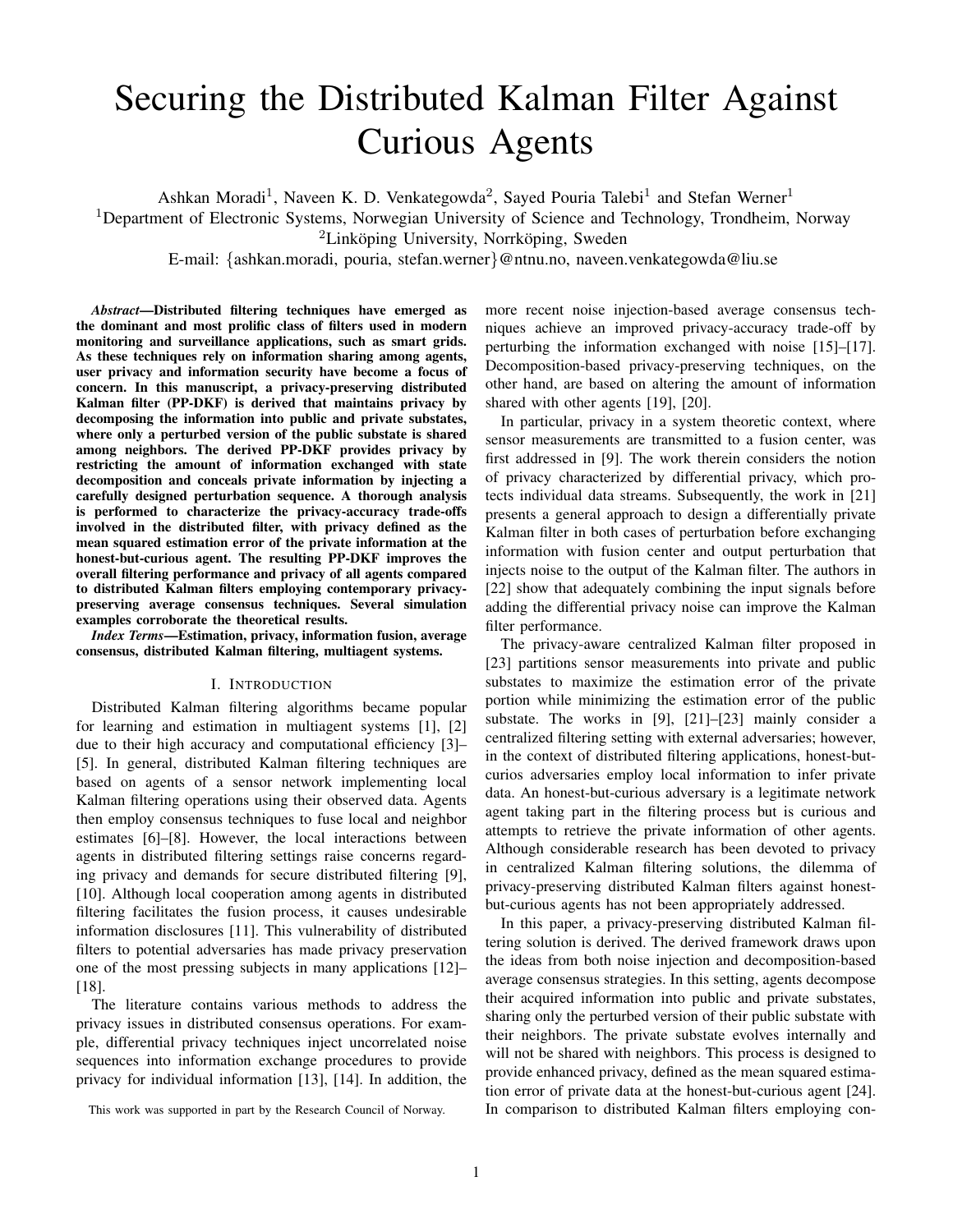temporary privacy-preserving average consensus techniques, the PP-DKF derived here exhibits higher robustness against injected noise and accomplishes the filtering process with enhanced performance. The contribution of the work also includes a rigorous mathematical analysis of the convergence and performance of the derived PP-DKF, and formulating a closed-form expression for agent privacy in the presence of an honest-but-curious adversary.

*Mathematical Notations*: Scalars, column vectors, and matrices are denoted by lowercase, bold lowercase, and bold uppercase letters, while I, and 0 represent identity and zero matrices, respectively. The transpose and statistical expectation operators are denoted by  $(\cdot)^T$  and  $\mathbb{E}\{\cdot\}$ , while  $\otimes$  denotes the matrix Kronecker product. The trace operator is denoted as  $tr(\cdot)$ , matrix diag(a) denotes diagonal matrix whose diagonals are the elements of vector **a**, and the Blockdiag( $\{\mathbf{A}_i\}_{i=1}^N$ ) represents a block diagonal matrix containing  $A_i$ s on the main diagonal. A white Gaussian sequence  $x(k)$  with covariance  $\Sigma$ is represented as  $\mathbf{x}(k) \sim \mathcal{N}(\mathbf{0}, \mathbf{\Sigma}).$ 

## II. PROBLEM FORMULATION

We consider a set of  $N$  interconnected agents concerned with a common task. The agents and their connections are modeled as a graph  $\mathcal{G} = \{ \mathcal{N}, \mathcal{E} \}$  with node set  $\mathcal{N}$ , representing agents, and edge set  $\mathcal{E}$ , representing communication links. The neighborhood of agent *i*, denoted by  $\mathcal{N}_i$ , is the set of agents that agent  $i$  receives information from, which does not include agent *i* itself. The cardinality of the set  $\mathcal{N}_i$  is denoted by  $N_i$ .

We revisit the classical distributed Kalman filtering problem of tracking a dynamic system state through observations from a network of agents [3], [4], [7]. The state-space model representing the state vector evolution and local observation function is given by

$$
\mathbf{x}_n = \mathbf{A}\mathbf{x}_{n-1} + \mathbf{v}_n \tag{1}
$$

$$
\mathbf{y}_{i,n} = \mathbf{H}_i \mathbf{x}_n + \mathbf{w}_{i,n} \tag{2}
$$

where, **A** denotes the state transition matrix and  $H_i$  is the *i*th agent observation matrix. For time instant n and agent i,  $y_{i,n}$ is the local observation, while  $w_{i,n}$  and  $v_n$  are observation and process noises, respectively. The process and observation noises are zero-mean Gaussian sequences with joint covariance matrices given by

$$
\mathbb{E}\left\{ \left[\begin{array}{cc} \mathbf{v}_n \\ \mathbf{w}_{i,n} \end{array}\right] \left[\begin{array}{cc} \mathbf{v}_l^{\mathrm{T}} & \mathbf{w}_{j,l}^{\mathrm{T}} \end{array}\right] \right\} = \left[\begin{array}{cc} \mathbf{C}_{\mathbf{v}_n} & \mathbf{0} \\ \mathbf{0} & \mathbf{C}_{\mathbf{w}_{i,n}} \delta_{i,j} \end{array}\right] \delta_{n,l}
$$

where  $\delta_{n,l}$  denotes the Kronecker delta function. The proposed PP-DKF is implemented based on the distributed Kalman filter (DKF) in [6] that requires agents to exchange local estimates with neighbors, and through local collaboration, to reach a network-wide consensus. Since the shared data includes private information, we propose a PP-DKF that prevents an honest-but-curious adversaries from estimating the private information of individual agents. An honest-but-curious agent is a legitimate agent of the network that is curious about private data from other agents.

## III. PRIVACY-PRESERVING DISTRIBUTED KALMAN FILTER

Considering the framework established in the distributed Kalman filtering [6], each agent implements a model update as

$$
\hat{\mathbf{x}}_{i,n|n-1} = \mathbf{A}\hat{\mathbf{x}}_{i,n-1|n-1}
$$
\n
$$
\mathbf{M}_{i,n|n-1} = \mathbf{A}\mathbf{M}_{i,n-1|n-1}\mathbf{A}^{\mathrm{T}} + \mathbf{C}_{\mathbf{v}_n}
$$
\n(3)

where for agent i and time instant n,  $\hat{\mathbf{x}}_{i,n|n-1}$  and  $\hat{\mathbf{x}}_{i,n|n}$ are the respective *a priori* and *a posteriori* estimates of the state vector. The ith agent error covariance information at time instant *n* is denoted by  $M_{i,n|n-1}$  which following the centralized Kalman filter operations in [7] is updated as

$$
\mathbf{M}_{i,n|n}^{-1} = \mathbf{M}_{i,n|n-1}^{-1} + \sum_{j \in \mathcal{N}} \mathbf{H}_{j}^{\mathrm{T}} \mathbf{C}_{\mathbf{w}_{j,n}}^{-1} \mathbf{H}_{j} = \frac{1}{N} \sum_{j \in \mathcal{N}} \mathbf{\Gamma}_{j,n}.
$$
 (4)

The expression in (4) can be approximated through average consensus filters (ACFs) after a local update as

$$
\boldsymbol{\Gamma}_{i,n} = \mathbf{M}_{i,n|n-1}^{-1} + N \mathbf{H}_{i}^{\mathrm{T}} \mathbf{C}_{\mathbf{w}_{i,n}}^{-1} \mathbf{H}_{i}.
$$

The local covariance information  $\Gamma_{i,n}$  is not considered private, and it can be shared among neighbors to update the *a posteriori* covariance information. To this end, the covariance information  $M_{i,n|n}^{-1}$  is updated via an ACF by averaging the local covariance information  $\Gamma_{i,n}$  among neighbors. The ACF operations is represented with the following schematic [6]:

$$
\mathbf{S}_{i,n}(k) \leftarrow \boxed{\text{ACF}} \leftarrow \{ \forall j \in \mathcal{N}_i \cup i : \mathbf{S}_{j,n}(0) \}
$$

where  $\mathbf{S}_{j,n}(0)$ ,  $j \in \mathcal{N}_i \cup i$  are the initial inputs to the ACF at node i, and  $S_{i,n}(k)$  is the output at node i after k iterations. The iterative operation of the consensus filter is given by

$$
\mathbf{S}_{i,n}(k) = q_{ii}\mathbf{S}_{i,n}(k-1) + \sum_{j \in \mathcal{N}_i} q_{ij}\mathbf{S}_{j,n}(k-1)
$$

where  $\mathbf{Q} = [q_{ij}]$  is a doubly stochastic consensus weight matrix [25]. It is assumed that the conditions for convergence of  $M_{i,n|n}$  for all agents are satisfied (see [6]).

The updated covariance information is employed to calculate an intermediate state estimate update using the sensors observation as

$$
\boldsymbol{\psi}_{i,n} = \hat{\mathbf{x}}_{i,n|n-1} + \mathbf{G}_{i,n} \left( \mathbf{y}_{i,n} - \mathbf{H}_i \hat{\mathbf{x}}_{i,n|n-1} \right) \tag{5}
$$

where  $\mathbf{M}_{i,n|n}^{-1}$  is used to formulate the update gain  $\mathbf{G}_{i,n} =$  $N M_{i,n|n} \mathbf{H}_{i}^{\mathrm{T}} \mathbf{C}_{\mathbf{w}_{i,n}}^{-1}$ . To improve the state estimation, agents share their intermediate state estimate  $\psi_{i,n}$  with their neighbors to reach the average consensus. The intermediate state estimate,  $\psi_{i,n}$ , reveals information regarding the observations and current state vector of an agent, which is considered private. Thus, to avoid information disclosure, the average consensus of intermediate state estimates should be implemented in a privacy-preserving manner. To this end, a privacypreserving average consensus mechanism is designed to protect the intermediate state estimates while having minimal impact on the filtering process.

Before sharing the intermediate state estimate with neighbors, the *i*th agent decomposes the initial state  $\psi_{i,n}(0)$  =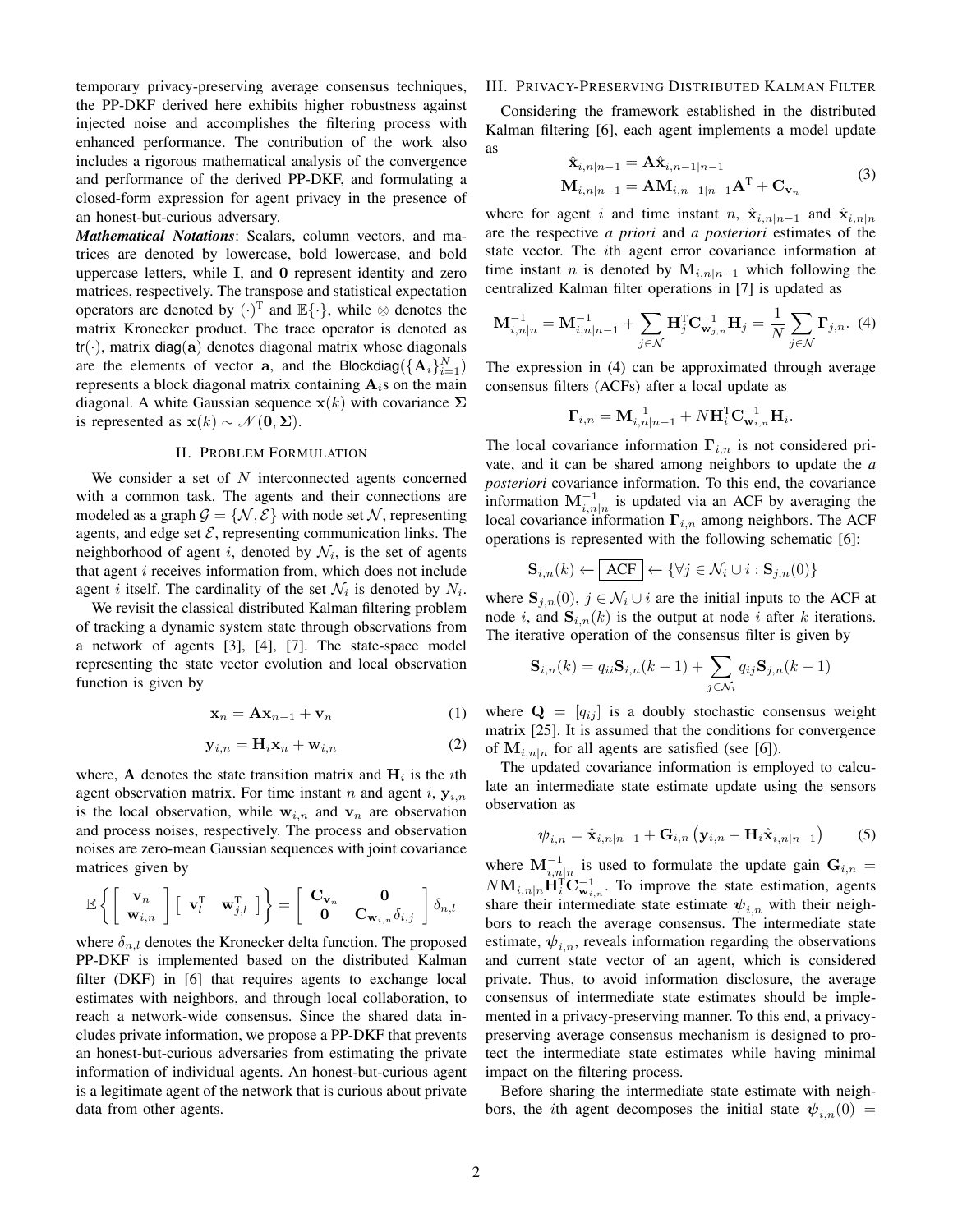$\psi_{i,n}$  into public and private substates  $\alpha_{i,n}(0)$  and  $\beta_{i,n}(0)$ , satisfying  $\alpha_{i,n}(0) + \beta_{i,n}(0) = 2\psi_{i,n}(0)$ , [19]. The public substate,  $\alpha_{i,n}$ , is shared with neighbors, while the private substate,  $\beta_{i,n}$ , evolves internally and will not be observed by neighbors. Although the private substate remains invisible to neighbors, it directly affects the evolution of the public substate. To provide an additional protection layer to the initial state of agent  $i$ , we perturb its public substate, at the kth consensus iteration, by noise sequence  $\omega_i(k)$ . The perturbation-noise is a zero-mean Gaussian sequence, mutually and temporally independent among different agents, with timedependent covariance such that

$$
\boldsymbol{\omega}_i(k) \sim \mathcal{N}(\mathbf{0}, \sigma_k^2 \mathbf{I}), \ \forall i = 1, 2, \cdots, N. \tag{6}
$$

In order to guarantee the convergence of the overall PP-DKF operations, the variance  $\sigma_k^2$  is chosen to be exponentially decaying with respect to the consensus iteration  $k$  [10], [15]. Thus, as the number of consensus iterations increases, the shared data of the ith agent converges toward the average consensus value, which is common among all agents. Hence, regarding the perturbation sequence (6), the PP-DKF injects noise with higher variance to the initial substates, while substates approaching the average consensus value are perturbed with less noise. The substate updates at each agent, and consensus iteration  $k$ , are given by

$$
\begin{cases}\n\alpha_{i,n}(k+1) = \alpha_{i,n}(k) + \varepsilon \mathbf{U}_i(k) \left( \beta_{i,n}(k) - \alpha_{i,n}(k) \right) \\
+ \varepsilon \sum_{j \in \mathcal{N}_i} w_{ij}(k) \left( \tilde{\alpha}_{j,n}(k) - \alpha_{i,n}(k) \right) \\
\beta_{i,n}(k+1) = \beta_{i,n}(k) + \varepsilon \mathbf{U}_i(k) \left( \alpha_{i,n}(k) - \beta_{i,n}(k) \right)\n\end{cases} (7)
$$

where  $\tilde{\alpha}_{j,n}(k) = \alpha_{j,n}(k) + \omega_j(k)$  is the received information from the j<sup>th</sup> neighbor,  $w_{ij}(k)$  denotes the interaction weight between agent i and j at consensus iteration  $k$ , and  $\mathbf{U}_i(k) \triangleq \text{diag}(\mathbf{u}_i(k))$  is a diagonal matrix containing the *i*th agent's coupling weight vector  $\mathbf{u}_i(k) \in \mathbb{R}^m$  with independent elements that controls the level of contribution of each substate in the updating procedure. The consensus parameter  $\varepsilon$  resides in the range  $(0, 1/(\Delta + 1))$  where  $\Delta \triangleq \max_{i \in \mathcal{N}} N_i$ . For  $k = 0$ , all weights  $w_{ij}(0)$  and each elements of  $u_i(0)$  are allowed to be arbitrarily chosen from the set of all real numbers, while satisfying  $w_{ij}(0) = w_{ji}(0)$ ,  $\forall i, j$ . For  $k > 0$ , a scalar  $\eta \in (0, 1)$  is required, such that all non-zero  $w_{ii}(k)$ and all elements of  $u_i(k)$  reside in the range  $[\eta, 1)$ , [19]. The operations of the proposed PP-DKF at each agent are summarized in Algorithm 1.

To investigate the convergence of the derived privacypreserving ACF operations to the exact average consensus value, one can show that the sum of all substates is constant, asymptotically [19]. The sum of all substates at the kth iteration is defined as  $\zeta_n(k) \triangleq \sum_{i=1}^N (\alpha_{i,n}(k) + \beta_{i,n}(k))$ where

$$
\zeta_n(k) = \zeta_n(0) + \varepsilon \sum_{i=1}^N d_{ii} \left( \sum_{l=1}^{k-1} \omega_i(l) \right).
$$
 (8)

## Algorithm 1 Privacy-Preserving Distributed Kalman Filter

**Initialization:** For each agent  $i \in \mathcal{N}$ 1:  $\hat{\mathbf{x}}_{i,0|0} = \mathbb{E}\{\mathbf{x}_0\}$ 2:  $\mathbf{M}_{i,0|0} = \mathbb{E} \left\{ (\mathbf{x}_0 - \mathbb{E} \{ \mathbf{x}_0 \}) (\mathbf{x}_0 - \mathbb{E} \{ \mathbf{x}_0 \})^\text{T} \right\}$ Model update: 3:  $\hat{\mathbf{x}}_{i,n|n-1} = \mathbf{A}\hat{\mathbf{x}}_{i,n-1|n-1}$ 4:  $\mathbf{M}_{i,n|n-1} = \mathbf{A} \mathbf{M}_{i,n-1|n-1} \mathbf{A}^{\mathrm{T}} + \mathbf{C}_{\mathbf{v}_n}$ Measurement update: 5:  $\mathbf{\Gamma}_{i,n} = \mathbf{M}_{i,n|n-1}^{-1} + N \mathbf{H}_{i}^{\text{T}} \mathbf{C}_{\mathbf{w}_{i,n}}^{-1} \mathbf{H}_{i}$  $\mathrm{6}\mathrm{:}~~\mathbf{M}_{i,n|n}^{-1} \leftarrow \boxed{\mathrm{ACF}} \leftarrow \{\forall j \in \mathcal{N}_i: \mathbf{\Gamma}_{j,n}\}$ 7:  $\mathbf{G}_{i,n} = N \mathbf{M}_{i,n|n} \mathbf{H}_{i}^{\mathrm{T}} \mathbf{C}_{\mathbf{w}_{i,n}}^{-1}$ 8:  $\boldsymbol{\psi}_{i,n} = \hat{\mathbf{x}}_{i,n|n-1} + \mathbf{G}_{i,n} \left(\mathbf{y}_{i,n} - \mathbf{H}_i \hat{\mathbf{x}}_{i,n|n-1}\right)$ 9: Set  $\psi_{i,n}(0) = \psi_{i,n}$ Privacy-Preserving Mechanism: 10: Select  $\alpha_{i,n}(0)$ , and set  $\beta_{i,n}(0) = 2\psi_{i,n}(0) - \alpha_{i,n}(0)$ 11: Generate  $\{\omega_i(k), k = 0, 1, \cdots, K\}$  based on (6) 12: Share  $\tilde{\boldsymbol{\alpha}}_{i,n}(0) = \boldsymbol{\alpha}_{i,n}(0) + \boldsymbol{\omega}_i(0)$ 13: for  $k = 1$  to  $K$  do 14: Receive  $\tilde{\boldsymbol{\alpha}}_{i,n}(k-1), \forall j \in \mathcal{N}_i$ 15: Update  $\alpha_{i,n}(k)$  and  $\beta_{i,n}(k)$ , as given in (7) 16: Share  $\tilde{\boldsymbol{\alpha}}_{i,n}(k) = \boldsymbol{\alpha}_{i,n}(k) + \boldsymbol{\omega}_i(k),$ 17: end for 18:  $\hat{\mathbf{x}}_{i,n|n} = \alpha_{i,n}(K)$ 

where  $d_{ii}$  is a diagonal element of matrix  $\mathbf{D} \triangleq$ diag( $\{\sum_{j \in \mathcal{N}_i} w_{ij}\}_{i=1}^N$ ), to simplify the analysis, we assume that the interaction weights are time-invariant. Given the zero mean and decaying covariance properties of the designed noise (6),  $\zeta_n(k)$  converges to  $\zeta_n(0)$  in the mean sense which is

$$
\lim_{k \to \infty} \mathbb{E}\{\zeta_n(k) - \zeta_n(0)\} = \mathbf{0}.\tag{9}
$$

Due to the connected network assumption and considering that  $\alpha_{i,n}(0) + \beta_{i,n}(0) = 2\psi_{i,n}(0)$ , the *i*th agent substates,  $\alpha_{i,n}$ and  $\beta_{i,n}$ , converge to the desired average consensus value [19], i.e.,

$$
\lim_{k \to \infty} \mathbb{E}\{\alpha_{i,n}(k)\} = \lim_{k \to \infty} \mathbb{E}\{\beta_{i,n}(k)\} = \frac{1}{N} \sum_{i=1}^N \psi_{i,n}(0).
$$

In practice, due to the finite number of consensus iterations, the convergence in (9) is achieved with a bounded variance that reduces the average consensus accuracy. In the next section, we analyze the impact of this consensus error on the overall performance and convergence conditions of the proposed PP-DKF.

#### IV. PERFORMANCE EVALUATION

To provide an intuitive analysis and a proper insight into the effects of incorporating the privacy-preserving operations, we consider the equivalent network of  $2N$  agents so that each private substate corresponds to an agent only attached to its peer in the original network with the same observation parameters,  $y_{i,n}$ ,  $H_i$ , and  $C_{w_i}$  (see Fig. 1). It is assumed that agents initialize the privacy-preserving steps with equal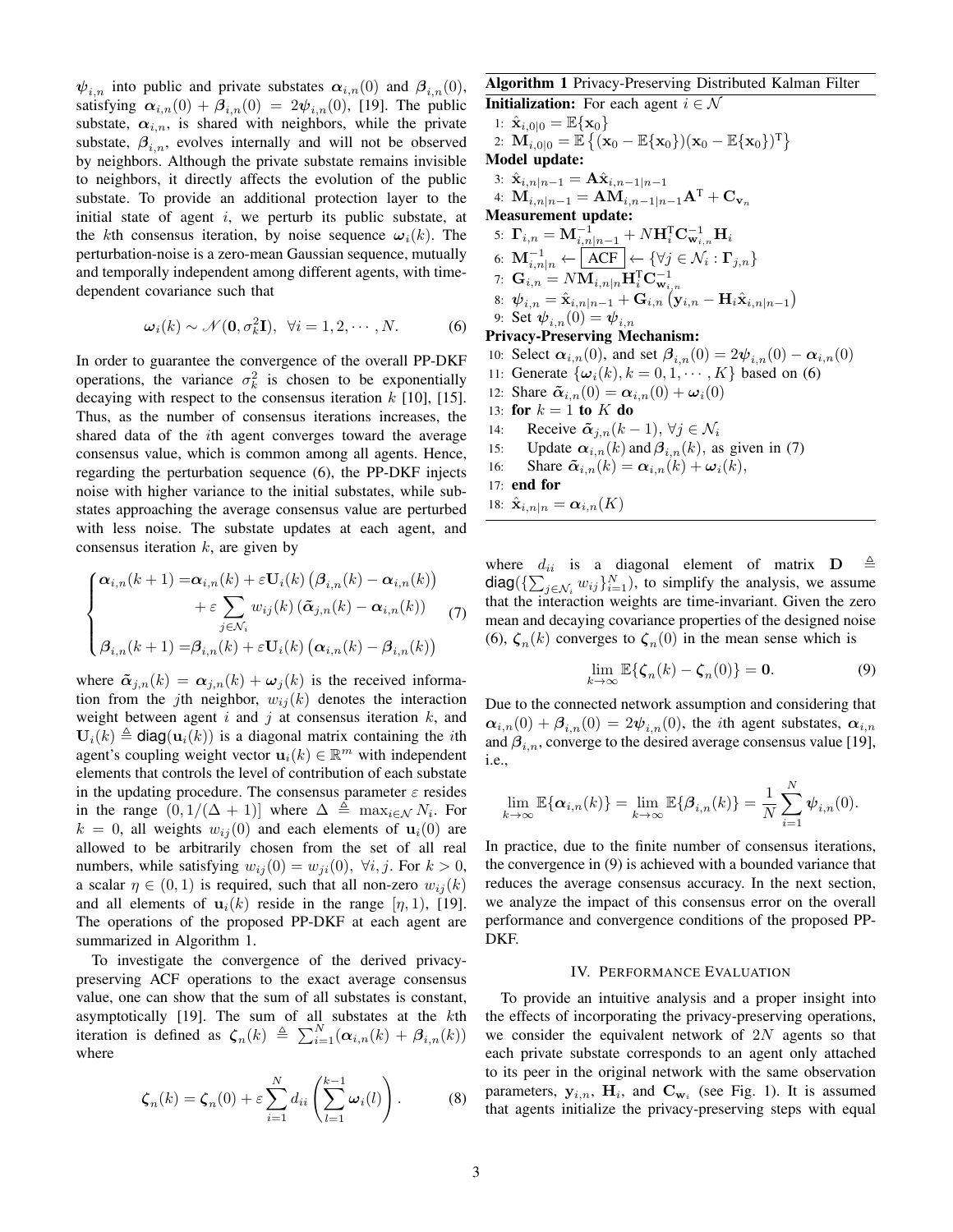

Fig. 1. A ring network topology with  $N = 5$  nodes.

substates, so that the intermediate estimation error of agents in the decomposed network is expressed as

$$
\epsilon_{i,n} = \mathbf{x}_n - \alpha_{i,n}(0) \qquad i = 1, \cdots, N
$$
  

$$
\epsilon_{i,n} = \mathbf{x}_n - \beta_{i-N,n}(0) \qquad i = N+1, \cdots, 2N
$$

Following the made assumption on the initial substates,  $\alpha_{i,n}(0) = \beta_{i,n}(0) = \psi_{i,n}$ , the intermediate estimation error of each agent  $i \in \{1, 2, \dots, 2N\}$ , employing the local observation in (2), is formulated as

$$
\epsilon_{i,n} = \mathbf{x}_n - \psi_{i,n} \n= \mathbf{x}_n - \hat{\mathbf{x}}_{i,n|n-1} - N \mathbf{M}_i \mathbf{H}_i^{\mathrm{T}} \mathbf{C}_{\mathbf{w}_i}^{-1} (\mathbf{y}_{i,n} - \mathbf{H}_i \hat{\mathbf{x}}_{i,n|n-1}) \n= \mathbf{x}_n - \hat{\mathbf{x}}_{i,n|n-1} - N \mathbf{M}_i \mathbf{H}_i^{\mathrm{T}} \mathbf{C}_{\mathbf{w}_i}^{-1} \mathbf{H}_i (\mathbf{x}_n - \hat{\mathbf{x}}_{i,n|n-1}) \n- N \mathbf{M}_i \mathbf{H}_i^{\mathrm{T}} \mathbf{C}_{\mathbf{w}_i}^{-1} \mathbf{w}_{i,n}.
$$
\n(10)

Substituting (1) into (10) and after some algebraic manipulation, we have

$$
\epsilon_{i,n} = (\mathbf{I} - N\mathbf{M}_i\mathbf{H}_i^{\mathrm{T}}\mathbf{C}_{\mathbf{w}_i}^{-1}\mathbf{H}_i) \mathbf{A}\epsilon_{i,n-1|n-1} + (\mathbf{I} - N\mathbf{M}_i\mathbf{H}_i^{\mathrm{T}}\mathbf{C}_{\mathbf{w}_i}^{-1}\mathbf{H}_i) \mathbf{v}_n - \mathbf{M}_i\mathbf{H}_i^{\mathrm{T}}\mathbf{C}_{\mathbf{w}_i}^{-1}\mathbf{w}_{i,n}.
$$
\n(11)

where  $\epsilon_{i,n-1|n-1} = \mathbf{x}_{n-1} - \hat{\mathbf{x}}_{i,n-1|n-1}$ . Considering the block row vectors organizing all error terms as

$$
\bm{\mathcal{E}}_n = \![\bm{\epsilon}_{1,n}^\text{T},\cdots,\bm{\epsilon}_{2N,n}^\text{T} ]^\text{T} \\ \bm{\mathcal{E}}_{n-1|n-1} = \![\bm{\epsilon}_{1,n-1|n-1}^\text{T},\cdots,\bm{\epsilon}_{2N,n-1|n-1}^\text{T} ]^\text{T}
$$

the network-wide state vector estimation error of the statedecomposed network,  $\mathcal{E}_{n|n}$ , which is the stacked error after the privacy-preserving average consensus operations in  $(7)$  with  $k$ consensus iterations, is expressed by

$$
\boldsymbol{\mathcal{E}}_{n|n} = \mathbf{G}^k \boldsymbol{\mathcal{E}}_n + \sum_{s=1}^k \mathbf{G}^{s-1} \boldsymbol{\mathcal{B}} \boldsymbol{\omega}(k-s).
$$
 (12)

The stacked perturbation sequences is denoted by  $\omega(k)$  =  $\left[\boldsymbol{\omega}_1^{\mathrm{T}}(k),\cdots,\boldsymbol{\omega}_N^{\mathrm{T}}(k)\right]^{\mathrm{T}}$ , while  $\boldsymbol{\mathcal{B}} = \left[\varepsilon \mathbf{W},\mathbf{0}\right]^{\mathrm{T}} \otimes \mathbf{I}$ , and G is a doubly stochastic matrix given by

$$
\mathbf{G} = \begin{bmatrix} \mathbf{M} & \varepsilon \mathbf{U} \\ \varepsilon \mathbf{U} & \mathbf{I} - \varepsilon \mathbf{U} \end{bmatrix}
$$

with  $\mathbf{M} \triangleq (\mathbf{I} - \varepsilon(\mathbf{D} - \mathbf{W})) \otimes \mathbf{I} - \varepsilon \mathbf{U}$ . The interaction and coupling weight matrices for the entire network are denoted by  $\mathbf{W}(k) \triangleq [w_{ij}(k)]$  and  $\mathbf{U}(k) = \mathsf{Blockdiag}(\{\mathbf{U}_i(k)\}_{i=1}^N)$ , respectively. To simplify the state vector error analysis, we assume that the interaction and coupling weight matrices are time-invariant. Alternatively, (12) can be expressed as

$$
\mathcal{E}_{n|n} = \mathcal{P}\mathcal{E}_{n-1|n-1} + \mathcal{Q}\Upsilon_n - \Omega_n
$$
  
+ 
$$
\sum_{s=1}^k \mathbf{G}^{s-1} \mathcal{B}\omega(k-s)
$$
 (13)

where

$$
\begin{aligned} &\mathcal{P} = \mathbf{G}^k\text{Blockdiag}(\{\mathbf{P}_i\mathbf{A}\}_{i=1}^{2N}) \\ &\mathcal{Q} = \mathbf{G}^k\text{Blockdiag}(\{\mathbf{P}_i\}_{i=1}^{2N}) \\ &\boldsymbol{\Upsilon}_n = [\mathbf{v}_n^{\text{T}}, \mathbf{v}_n^{\text{T}}, \cdots, \mathbf{v}_n^{\text{T}}]^{\text{T}} \\ &\boldsymbol{\Omega}_n = \mathbf{G}^k\text{Blockdiag}(\{\mathbf{Q}_i\}_{i=1}^{2N})[\mathbf{w}_{1,n}^{\text{T}}, \mathbf{w}_{2,n}^{\text{T}}, \cdots, \mathbf{w}_{2N,n}^{\text{T}}]^{\text{T}} \end{aligned}
$$

with  $P_i = I - NM_iH_i^TC_{\mathbf{w}_i}^{-1}\mathbf{H}_i$  and  $\mathbf{Q}_i = M_iH_i^TC_{\mathbf{w}_i}^{-1}$ . Following the definition,  $P_i$  is stable and since G is doubly stochastic, the block matrix  $\mathcal P$  is stable; therefore, the statistical expectation of any vector norm for  $\mathcal{E}_{n|n}$  converges to a stabilizing value as  $n \to \infty$ . Taking the statistical expectation of (12) yields

$$
\mathbb{E}\{\boldsymbol{\mathcal{E}}_{n|n}\}=\boldsymbol{\mathcal{P}}\mathbb{E}\{\boldsymbol{\mathcal{E}}_{n-1|n-1}\}=\boldsymbol{\mathcal{P}}^n\mathbb{E}\{\boldsymbol{\mathcal{E}}_{0|0}\}.
$$

Once again, since  $\mathcal P$  is stable, we have  $\lim_{n\to\infty} \mathbb E{\{\mathcal E}_{n|n}\}=0$ that indicates the steady-state estimates are unbiased regardless of their initializing values or perturbation sequences.

The recursive expression of the state vector estimation error in (13), is used to formulate the second-order statistics of all agents, denoted by  $\Sigma_n = \mathbb{E}\{\mathcal{E}_{n|n} \mathcal{E}_{n|n}^{\mathrm{T}}\}$ , as

$$
\Sigma_n = \mathcal{P}\Sigma_{n-1}\mathcal{P}^{\mathrm{T}} + \mathcal{Q}\mathbf{C}_{\mathrm{T}}\mathcal{Q}^{\mathrm{T}} + \mathbf{C}_{\Omega} + \mathcal{T}
$$
 (14)

where  $C_{\Upsilon} = \mathbb{E} \{ \Upsilon_n \Upsilon_n^{\mathsf{T}} \}, C_{\Omega} = \mathbb{E} \{ \Omega_n \Omega_n^{\mathsf{T}} \},$  and with respect to the noise sequence (6), we have

$$
\boldsymbol{\mathcal{T}} = \sum_{s=1}^k \sigma_{k-s}^2 \mathbf{G}^{s-1} \boldsymbol{\mathcal{B}} \boldsymbol{\mathcal{B}}^{\text{T}} \left(\mathbf{G}^{s-1}\right)^{\text{T}}.
$$

Since G is doubly stochastic and P is stable,  $\Sigma_n \to \Sigma$  as  $n \to \infty$ , where  $\Sigma$  is the solution of the discrete-time Lyapunov equation in (14). The effect of injected noise is manifested in terms of  $\mathcal{T}$ , which increases the steady-state mean squared error (MSE) of Algorithm 1 compared to the non-private approach. In the next section, we analyze the performance of the derived framework to preserve agent privacy.

#### V. PRIVACY ANALYSIS

We consider an honest-but-curious agent that can access the interaction weights and information shared by its neighbors. To benchmark the privacy of the derived PP-DKF, we consider the MSE associated with the estimates of the initial states  $\psi_{i,n}(0)$ at the honest-but-curious agent, as privacy measure. Without loss of generality, it is assumed that the Nth agent is an honest-but-curious agent that employs a maximum likelihood (ML) estimator to estimate the initial states of all agents,  $\psi_n(0) = [\psi_{1,n}^T, \dots, \psi_{N,n}^T]^T$ , at time instant *n*. The honest-butcurious agent has access to the following information set at consensus iteration k

$$
\mathcal{I}(k) = {\boldsymbol{\alpha}_{N,n}(k), \boldsymbol{\beta}_{N,n}(k), \boldsymbol{\omega}_N(k), u_N(k),
$$
  
\n
$$
w_{Nj}(k), \tilde{\boldsymbol{\alpha}}_{j,n}(k) : \forall j \in \mathcal{N}_N.
$$
\n(15)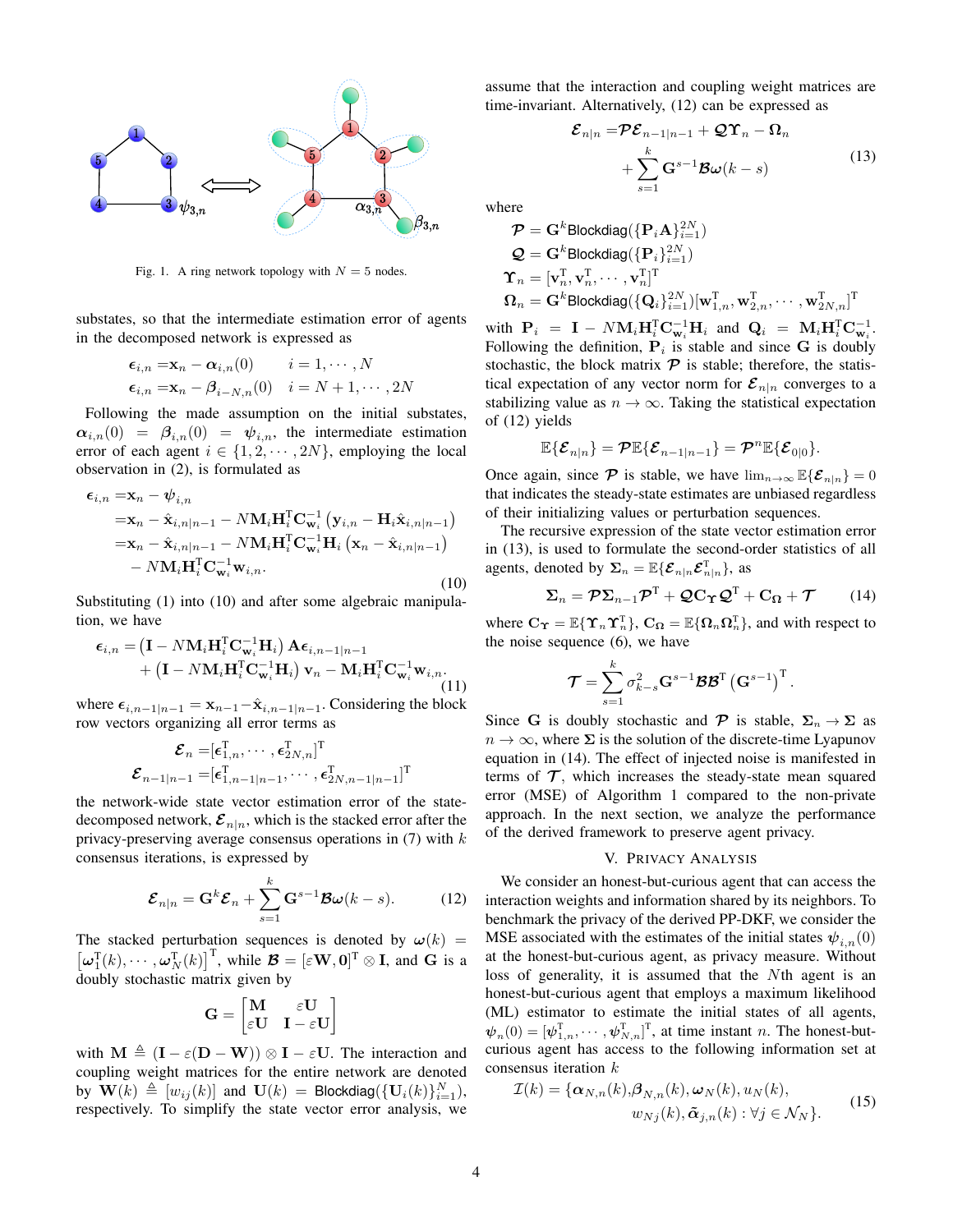Proposition 1. *Suppose an honest-but-curious agent has access to messages shared by its neighbors and their corresponding interaction weights. If every agent has at least one regular agent in the neighborhood, an honest-but-curious agent cannot infer private information of any other agent in the network.*

*Proof:* The proof follows from Theorem 2 in [19] by showing that an arbitrary change in the initial information of the *j*th agent,  $\psi_{j,n}$  to  $\overline{\psi}_{j,n}$ , remains indistinguishable from the honest-but-curious agent.

In the worst case, the honest-but-curious agent also accesses the interaction and coupling weights of the entire network, thereafter it can construct an ML estimator to estimate the private information of the other agents. To construct an ML estimator, we introduce the observation vector  $y_n(k)$  that includes the accessible information transferred from the neighbors to the honest-but-curious agent at each iteration  $k$  as

$$
\mathbf{y}_n(k) = \mathbf{C} \mathbf{z}_n(k) + \mathbf{C}_{\alpha} \boldsymbol{\omega}(k)
$$

where  $\mathbf{C} \triangleq [\mathbf{C}_{\alpha}, \mathbf{C}_{\beta}]$  with  $\mathbf{C}_{\beta} = [\mathbf{0}, \mathbf{e}_{N}]^{T} \otimes \mathbf{I}$  and

$$
\mathbf{C}_{\alpha}=\left[\mathbf{e}_{i_1}, \mathbf{e}_{i_2}, \cdots, \mathbf{e}_{i_{N_N}}, \mathbf{e}_N\right]^{\text{T}}\otimes \mathbf{I}.
$$

The canonical basis  $e_i$  is a vector with 1 in the *i*th entry and zeros elsewhere, while  $\mathbf{z}_n(k) \triangleq [\alpha_n^{\mathrm{T}}(k), \beta_n^{\mathrm{T}}(k)]^{\mathrm{T}}$  with the network-wide agent substate vectors given as

$$
\boldsymbol{\alpha}_n(k) \triangleq [\boldsymbol{\alpha}_{1,n}^{\mathrm{T}}(k),\cdots,\boldsymbol{\alpha}_{N,n}^{\mathrm{T}}(k)]^{\mathrm{T}} \boldsymbol{\beta}_n(k) \triangleq [\boldsymbol{\beta}_{1,n}^{\mathrm{T}}(k),\cdots,\boldsymbol{\beta}_{N,n}^{\mathrm{T}}(k)]^{\mathrm{T}}.
$$

The estimated value of  $\mathbf{z}_n(0) \triangleq [\alpha_n^{\mathrm{T}}(0), \beta_n^{\mathrm{T}}(0)]^{\mathrm{T}}$  is employed to estimate agent initial states as  $\hat{\psi}_n(0) = \frac{1}{2}(\hat{\alpha}_n(0) + \hat{\beta}_n(0)).$ 

Since the information of the Nth agent is already known to the honest-but-curious agent, we reduce the state space dimension by removing all entries belonging to the Nth agent form the defined variables and find the estimation error covariance  $P(k)$  instead of  $P(k)$  as it satisfies

$$
\mathbf{P}(k) = \begin{bmatrix} \tilde{\mathbf{P}}(k) & \mathbf{0} \\ \mathbf{0}^{\mathrm{T}} & 0 \end{bmatrix}.
$$

Accordingly, the reduced version of C and the observation vector  $y_n(k)$  can be expressed as  $\tilde{C} = [C_\alpha, \tilde{0}]$  and

$$
\tilde{\mathbf{y}}_n(k) = \tilde{\mathbf{C}} \tilde{\mathbf{z}}_n(k) + \tilde{\mathbf{C}}_\alpha \tilde{\boldsymbol{\omega}}(k)
$$
 (16)

.

where

$$
\tilde{\mathbf{z}}_n(k) = [\tilde{\boldsymbol{\alpha}}_n^{\mathrm{T}}(k), \tilde{\boldsymbol{\beta}}_n^{\mathrm{T}}(k)]^{\mathrm{T}} \tilde{\mathbf{C}}_{\alpha} = [\tilde{\mathbf{e}}_{j_1}, \tilde{\mathbf{e}}_{j_2}, \cdots, \tilde{\mathbf{e}}_{j_{N_N}}]^{\mathrm{T}}.
$$

Substituting the network-wide state update equations (7) in (16), gives

$$
\tilde{\mathbf{y}}_n(k) = \tilde{\mathbf{C}} \tilde{\mathbf{G}}^k \tilde{\mathbf{z}}_n(0) + \tilde{\mathbf{C}}_{\alpha} \left( \sum_{t=0}^{k-1} \mathcal{C}_{k-1-t} \tilde{\mathbf{B}} \tilde{\boldsymbol{\omega}}(t) + \tilde{\boldsymbol{\omega}}(k) \right)
$$
\n(17)

where  $\tilde{\mathcal{B}} = \varepsilon \tilde{\mathbf{W}} \otimes \mathbf{I}$ ,  $\mathcal{C}_k = \begin{bmatrix} \mathbf{I} & \mathbf{0} \end{bmatrix} \tilde{\mathbf{G}}^k \begin{bmatrix} \mathbf{I} & \mathbf{0} \end{bmatrix}^T$ , and

$$
\mathbf{\tilde{G}} = \begin{bmatrix} \mathbf{\tilde{M}} & \varepsilon \mathbf{\tilde{U}} \\ \varepsilon \mathbf{\tilde{U}} & \mathbf{I} - \varepsilon \mathbf{\tilde{U}} \end{bmatrix}
$$

We can simplify the accumulated observation set of the honestbut-curious agent, up to consensus iteration  $k$ , as

$$
\begin{bmatrix} \tilde{\mathbf{y}}_n(0) \\ \tilde{\mathbf{y}}_n(1) \\ \vdots \\ \tilde{\mathbf{y}}_n(k) \end{bmatrix} = \mathbf{H}(k)\tilde{\mathbf{z}}_n(0) + \mathbf{F}(k) \begin{bmatrix} \tilde{\boldsymbol{\omega}}(0) \\ \tilde{\boldsymbol{\omega}}(1) \\ \vdots \\ \tilde{\boldsymbol{\omega}}(k) \end{bmatrix}
$$
(18)

where  $\mathbf{H}(k) \triangleq [(\tilde{\mathbf{C}})^{\mathrm{T}}, (\tilde{\mathbf{C}}\tilde{\mathbf{G}})^{\mathrm{T}}, \cdots, (\tilde{\mathbf{C}}\tilde{\mathbf{G}}^k)^{\mathrm{T}}]^{\mathrm{T}}$  and

$$
\mathbf{F}(k) = \begin{bmatrix} \tilde{\mathbf{C}}_{\alpha} & \mathbf{0} & \cdots & \mathbf{0} \\ \tilde{\mathbf{C}}_{\alpha} \mathbf{C}_{0} \tilde{\mathbf{B}} & \tilde{\mathbf{C}}_{\alpha} & \cdots & \mathbf{0} \\ \vdots & \vdots & \ddots & \vdots \\ \tilde{\mathbf{C}}_{\alpha} \mathbf{C}_{k-1} \tilde{\mathbf{B}} & \tilde{\mathbf{C}}_{\alpha} \mathbf{C}_{k-2} \tilde{\mathbf{B}} & \cdots & \tilde{\mathbf{C}}_{\alpha} \end{bmatrix} .
$$
 (19)

Subsequently, the error covariance of the ML estimator [26], to estimate  $\tilde{\mathbf{z}}_n(0)$ , with independent noise sequences is obtained by

$$
\tilde{\mathbf{P}}(k) = \left(\mathbf{H}^{\mathrm{T}}(k)\left(\mathbf{F}(k)\tilde{\mathbf{\Gamma}}(k)\mathbf{F}^{\mathrm{T}}(k)\right)^{-1}\mathbf{H}(k)\right)^{-1} \quad (20)
$$

where  $\tilde{\mathbf{\Gamma}}(k) = \text{diag}\left( \left\{ \sigma_t^2 \mathbf{I} \right\}_{t=0}^k \right)$  contains the perturbation sequence covariances up to consensus iteration k. Since the accessible information of the honest-but-curious agent is expanding, the error covariance  $\mathbf{\tilde{P}}(k)$  is monotonically nonincreasing, i.e., for  $k_1 \leq k_2$ , we have  $\tilde{\mathbf{P}}(k_2) \leq \tilde{\mathbf{P}}(k_1)$ . This implies that error covariance matrix  $\tilde{\mathbf{P}}(k)$  converges to a constant matrix  $\tilde{\mathbf{P}} = \lim_{k \to \infty} \tilde{\mathbf{P}}(k)$ . Let us assume

$$
\tilde{\mathbf{P}} = \begin{bmatrix} \tilde{\mathbf{P}}_1 & \tilde{\mathbf{P}}_{12} \\ \tilde{\mathbf{P}}_{21} & \tilde{\mathbf{P}}_{22} \end{bmatrix},
$$

then, the error covariance of the ML estimator to estimate  $\tilde{\psi}_n(0)$  is given by

$$
\mathbf{\bar{P}} = \frac{1}{4} \left( \mathbf{\tilde{P}}_1 + \mathbf{\tilde{P}}_{12} + \mathbf{\tilde{P}}_{21} + \mathbf{\tilde{P}}_{22} \right).
$$

Thus, the privacy metric of the ith agent, related to estimate its initial state  $\psi_{i,n}(0)$  by the honest-but-curious agent N is defined as

$$
\mathcal{E}_i \triangleq \text{tr}\left( (\tilde{\mathbf{e}}_i^{\text{T}} \otimes \mathbf{I}) \bar{\mathbf{P}} (\tilde{\mathbf{e}}_i \otimes \mathbf{I}) \right). \tag{21}
$$

The derived privacy metric represents the ability of the privacy-preserving strategy to conceal the initial states from being estimated by the honest-but-curious agent. Several simulations verify the privacy performance of the proposed PP-DKF in the next section.

### VI. NUMERICAL RESULTS

We consider a ring network topology with  $N = 5$  agents shown in Fig. 1. The proposed PP-DKF is considered in a collaborative target tracking application. The state-space model is following the distributed Kalman filter in [6], where the state vector  $\mathbf{x}_n = [X_n, Y_n, \dot{X}_n, \dot{Y}_n]^T$  consists of the positions  $\{X_n, Y_n\}$  and velocities  $\{\dot{X}_n, \dot{Y}_n\}$  in the horizontal and vertical directions, respectively. For comparison purposes, we implement a pure noise-injection based privacy-preserving DKF (NIP-DKF), wherein the noise sequence in (6) perturbs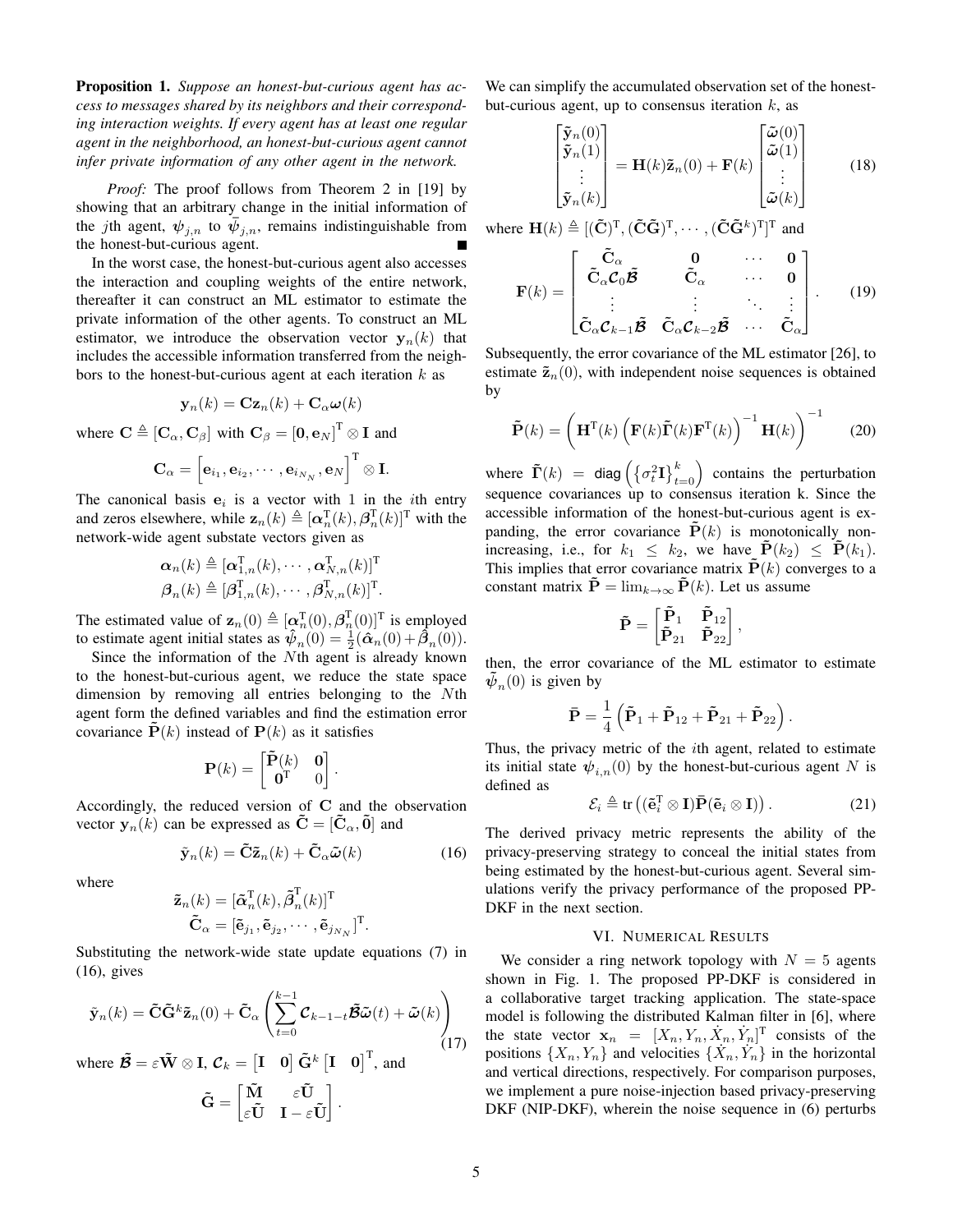

Fig. 2. Tracking performance of the derived PP-DKF with  $K = 40$  consensus iterations and noise variance  $\sigma^2 = 0.5$ .



Fig. 3. Average filtering MSE versus injected noise variance  $\sigma^2$ .



Fig. 2 shows the performance of the proposed PP-DKF to track the system state compared to the NIP-DKF and nonprivate distributed Kalman filter (DKF). The proposed PP-DKF performs as well as the non-private distributed Kalman filter and outperforms the NIP-DKF. This means that the estimate produced by PP-DKF is closer to the actual position and speed of the target compared to NIP-DKF. The higher accuracy of PP-DKF to track the position and speed of the target, verifying its robustness to the perturbation noise sequences.

Fig. 3 shows the average MSE of the distributed Kalman filter versus the noise variance parameter  $\sigma^2$  with  $K = 40$ consensus iterations. We see that the perturbation sequence de-



Fig. 4. Privacy metric  $\mathcal{E}_i$  versus injected noise variance  $\sigma^2$ .

grades the performance of the privacy-preserving approaches, PP-DKF and NIP-DKF, compared to the conventional DKF [6]. We also see that the proposed PP-DKF significantly outperforms the NIP-DKF method by achieving lower MSE for a broad range of injected noise variances, indicating lower sensitivity of the PP-DKF to the noise variance than the NIP-DKF. This is because the proposed PP-DKF operates by partially obfuscating shared substates. At the same time, the NIP-DKF solution perturbs the entire state before sharing among neighbors, which was the motivation behind the design of our consensus framework.

Fig. 4 shows the privacy metric (21) for  $K = 30$  consensus iterations versus the noise variance parameter  $\sigma^2$ , for all agents. We see that injecting a higher amount of noise results in higher privacy, where the privacy level of all agents is significantly improved under the proposed PP-DKF compared to the NIP-DKF. Due to the ring topology, agents 3 and 4 achieve the same privacy level as agents 2 and 1. The improved